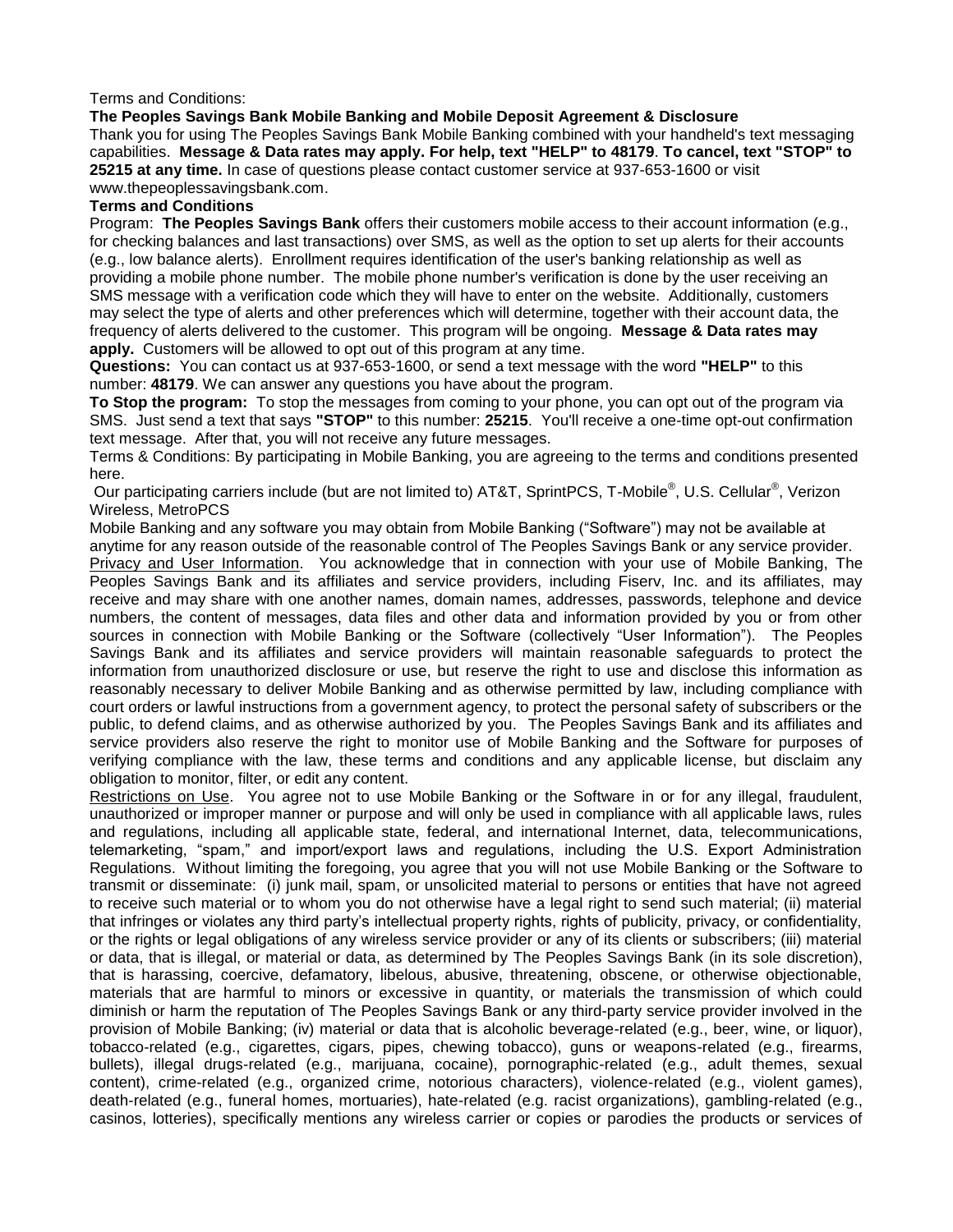any wireless carrier; (v) viruses, Trojan horses, worms, time bombs, cancelbots, or other computer programming routines that are intended to damage, detrimentally interfere with, surreptitiously intercept or expropriate any system, data, or personal information; (vi) any material or information that is false, misleading, or inaccurate; (vii) any material that would expose The Peoples Savings Bank, any third-party service provider involved in providing Mobile Banking, or any other third party to liability; or (viii) any signal or impulse that could cause electrical, magnetic, optical, or other technical harm to the equipment or facilities of Fiserv or any third party. You agree that you will not attempt to: (a) access any software or services for which your use has not been authorized; or (b) use or attempt to use a third party's account; or (c) interfere in any manner with the provision of Mobile Banking or the Software, the security of Mobile Banking or the Software, or other customers of Mobile Banking or the Software; or (d) otherwise abuse Mobile Banking or the Software.

Use of Google Maps: You agree to abide by the Google terms and conditions of use found at [http://maps.google.com/help/terms\\_maps.html](http://maps.google.com/help/terms_maps.html) and the Google Legal Notices found at [http://www.maps.google.com/help/legal notices\\_maps.html,](http://www.maps.google.com/help/legal%20notices_maps.html) or other URLs as may be updated by Google.

#### **Description of Service:**

Mobile Banking and Mobile Deposit Services are offered as a convenience and supplemental service to our Internet Banking Services. It is not intended to replace access to Internet Banking from your personal computer or other methods you use for managing your account(s) and service(s) with us. Mobile Banking and Mobile Deposit Services allow you to access your bank account information, make payments to payees, make deposits, transfer funds and conduct other banking transactions. To utilize the Mobile Banking and Mobile Deposit Services, you must be enrolled to use Internet Banking services and then activate your device within the Internet Banking System.

You acknowledge that the Services are dependent upon the availability and quality of the wireless network through which you are accessing the Services and, as a result, the services may not be accessible or have limited utility depending upon your choice of wireless network and the availability of data services provided by your mobile carrier. We cannot guarantee and are not responsible for the availability or utility of your wireless service. **Message and Data Rates may be charged by your mobile carrier.** When you use the services, you remain subject to the terms and conditions of your existing agreements with your service providers. You agree to resolve any problems with your provider directly without involving us. We reserve the right to modify, delete or add services at any time. We may convert your Mobile Banking account to inactive status if you do not sign on to the Service or have any transaction scheduled through the Service during any consecutive 60 day period. If your account is considered inactive, you must contact us to have the Service activated before you will be able to access your account or schedule any transactions through the Service. A \$5.00 fee will be charged to reactivate your account.

We may also limit the types and number of accounts eligible for the services and may choose not to complete any transaction you request through the services. For security purposes, we may limit the type, frequency and amount of transactions we will permit using the services and may change or impose the limits without notice to you.

## **Definitions**

"we", "us" and "Bank" means The Peoples Savings Bank.

"Device" means a supportable mobile device including a cellular phone or other mobile device that is webenabled and allows secure SSL traffic which is also capable of receiving text messages.

"Services" mean Mobile Banking and Mobile Deposit Services

#### **Change to the Agreement**

The Peoples Savings Bank may modify the terms and conditions applicable to the services. Notice of change may be made by U.S. Postal mail services or electronically. Your continued use of the services following receipt of the Agreement or notice of change is considered acceptance of the Agreement or change.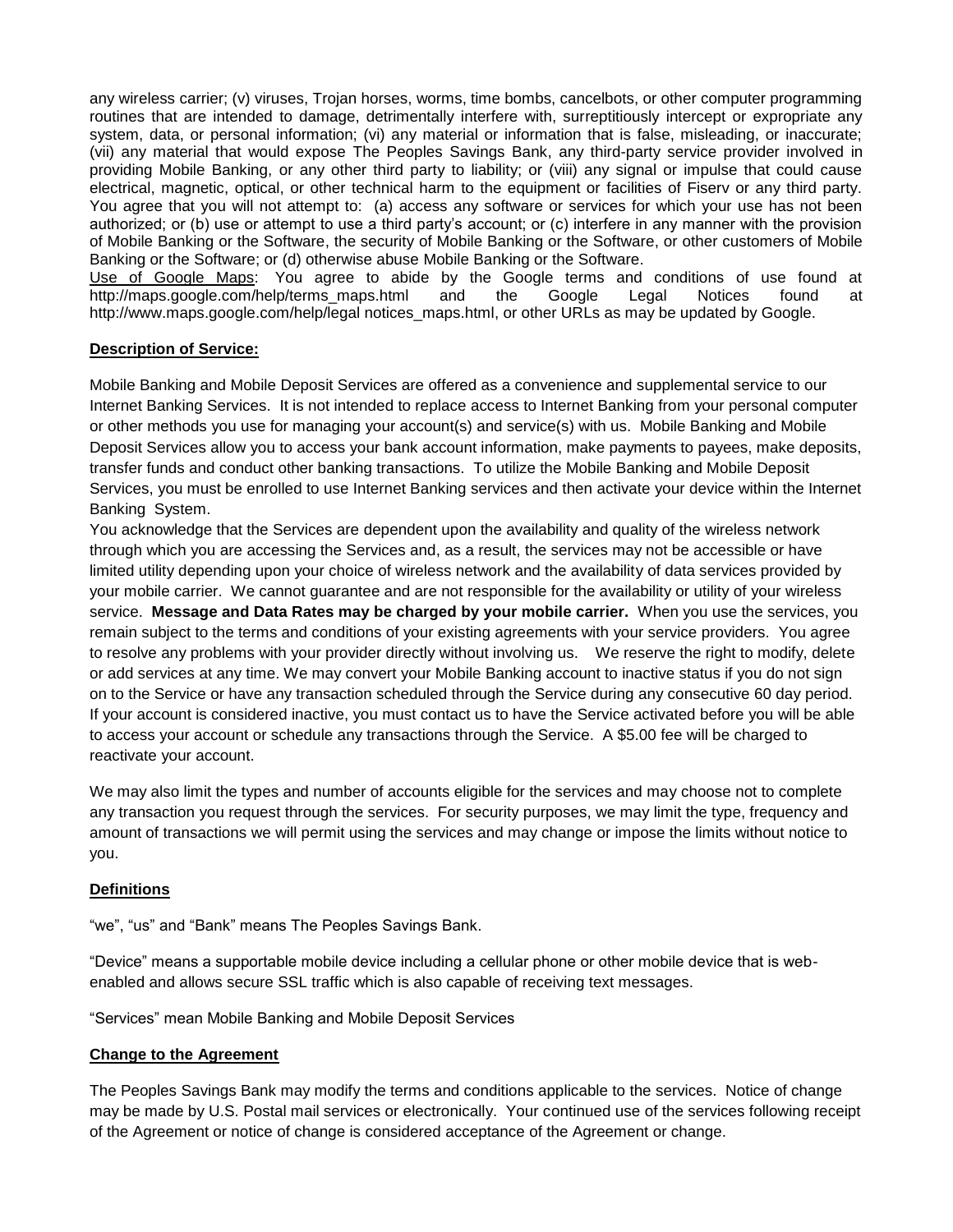## **Security and User Information**

You agree to take every precaution to ensure the safety, security and integrity of your account and transactions when using Mobile Banking. You agree not to leave your Device unattended while logged into Mobile Banking and to log off immediately at the completion of each access by you. You agree not to provide your username, password or other access information to any unauthorized person. You agree that you are solely responsible for all transactions made with respect to your Account(s) by any person you allow to use your mobile device, login information or other means of accessing the services. You are solely responsible for the security of your access to the services.

We make no representations that any content or use of Mobile Banking is available for use in locations outside of the United States. Accessing Mobile Banking from locations outside of the United States is at your own risk.

# **Mobile Banking Transfers**

Federal regulations require financial institutions to limit the way withdrawals may be made from a savings or money market account. Each transfer from a savings or money market account using Mobile Banking is counted as one of the six limited transactions permitted each monthly statement cycle period. You may be subject to account conversion if you exceed the transaction limits of your Account using Mobile Banking.

## **Indemnification**

With respect to your use of the Services and each Check Image that you transmit to us, in addition to any other indemnification obligations that you may have pursuant to other agreements with us, you shall indemnify and hold us harmless from and against any and all claims, demands, damages, losses, liabilities, penalties and expenses (including without limitation, reasonable attorney's fees and court costs) (collectively, "Claims") arising directly or indirectly from or relating to your use of the Service or your breach of the representation, warranties or covenants set forth in the Agreement, including without limitation any such Claims relating to (a) any duplicate, fraudulent, altered or unauthorized check, Check Image or Substitute Check, (b) our acceptance of or creation of a Check Image or Substitute Check rather than requiring presentment of the original physical check (c) your attempt to duplicate the presentation to us or any other depository institution of a Check Image through the presentation of the original physical check or any Check Image or Substitute Check derived from the original physical check, or (d) our inability to qualify as a holder in due course of any physical check or the Check Image of a physical check under the Uniform Commercial Code.

## **Mobile Deposit Services**

In order to participate in the Mobile Deposit Service, you must at all times maintain an Account with us. The Services permit you to take an image of a check with your smart phone and deliver that image to us for deposit, in accordance with our requirements. You retain the original paper check after you make the deposit. If we accept a Check Image for collection, we will attempt to collect the item by presenting the Check Image or converting the Check Image to a Substitute Check or in any other manner. The manner in which the Check Image or Substitute Check is presented for payment, cleared and collected will be determined by us, at our discretion. You agree that all Check Images you deposit through the services will be considered "items" and "instruments" under the Uniform Commercial Code, as if they were paper items. You understand that in the event the item you submitted for deposit is returned unpaid, you will receive only a copy of the Check Image, the Substitute Check, or other information available to us, depending on the manner of presentment. The amount of the unpaid item and a processing fee may be debited from the account where the item was originally deposited. You must make the original paper check available to us at our request. You must store the check securely. You are solely responsible for capturing a clear and complete image of each paper check, including MICR data. If your smart phone produces Check Images that we determine are not acceptable quality, we may, at our option, reject your deposit (although we have no obligation to inspect the check images you submit for deposit). You are responsible for any errors as a result of your failure to follow our guidelines or requirements when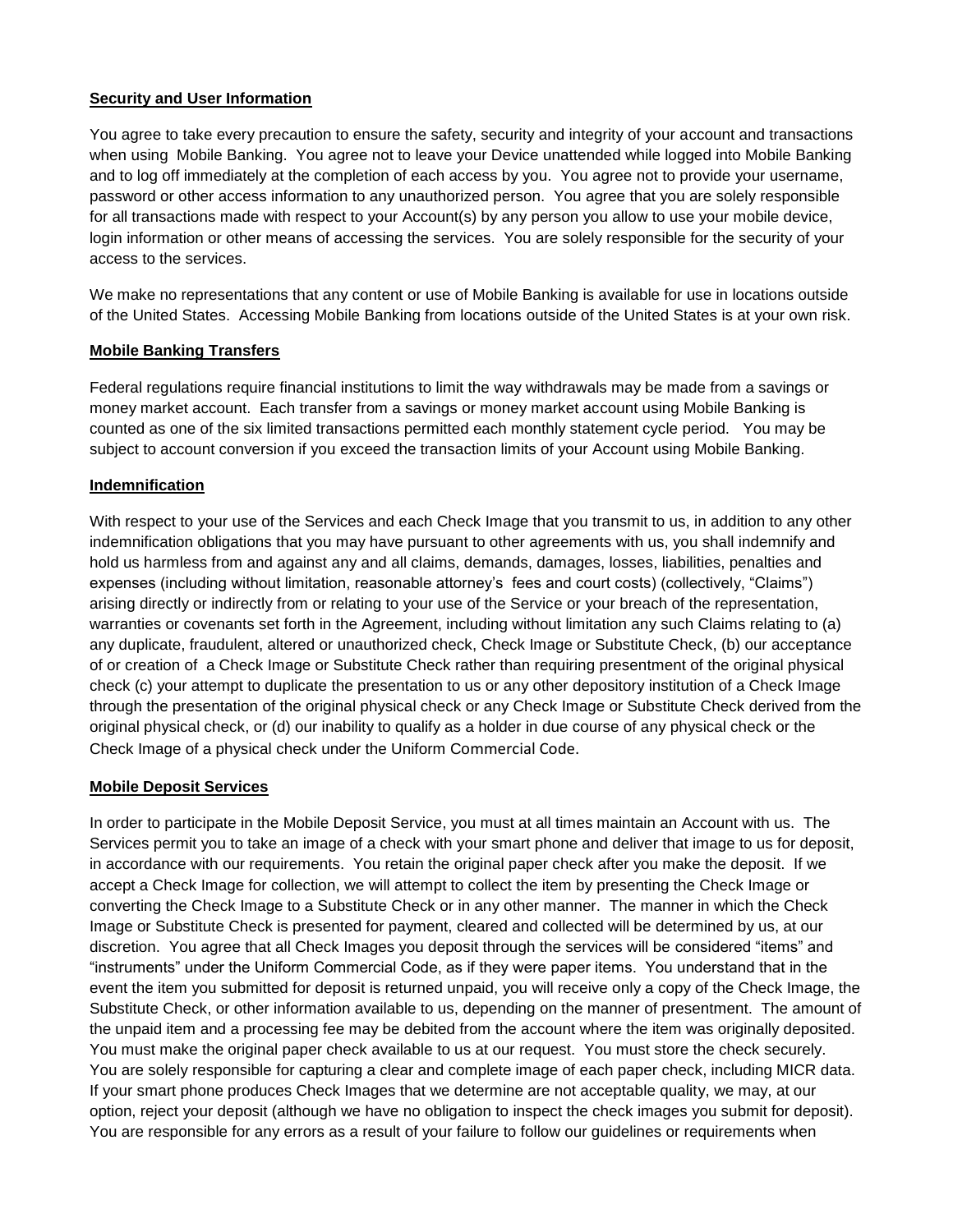submitting a Check Image for deposit. We have no liability to you for any failure to process a deposit of a Check Image for which you have not provided us (1) full and correct information from the original paper check (2) an accurate and legible image of the original paper check or (3) a check image in compliance with our formatting standards and other guidelines we have made available to you.

# **Your Representation and Warranties**

Each time you submit a Check Image to us for deposit to an Account through the Services, you are deemed to have made the same representations or warranties to us that would have applied if you had deposited the original paper check, and all representations or warranties that we must make under applicable law, clearinghouse rule, regulation, operating circular, agreement or otherwise to any person when we transfer, present or originate a transaction from the Check Image or a Substitute Check created from the Check Image. In addition, you make the following specific representations and warranties:

- 1. The Check Image is a complete and accurate representation of the front and back of a check which is eligible for deposit under this Agreement, including the MICR Data.
- 2. The original check used to create the Check Image has not been previously deposited with us or at any other financial institution, duplicated or used to create another image or electronic fund transfer.
- 3. The Check Image satisfies our image quality standards, as we may establish them from time to time
- 4. No subsequent transferees of the Check Image, or any Substitute Check created from the Check Image (including a collecting or returning bank, drawer, drawee, payee or endorser ) shall sustain a loss as the result of the fact that the Check Image or Substitute Check was presented for payment or returned instead of the original paper check.
- 5. You are a person entitled to enforce the check, all signatures on the check are authentic and authorized, the check has not been altered or forged, the check is not subject to a defense or claim in recoupment of any party that can be asserted against you and you have no knowledge of any insolvency proceeding against the drawer.
- 6. You are acting in compliance with this Agreement, your deposit account agreement and all applicable laws and regulations.

## **Mobile Deposit Agreement and Disclosure**

**Deposit Checks**: We can accept checks payable to you, drawn on a U.S. bank. We can't accept checks payable to others or made payable to a business, traveler's cheques, money orders, foreign checks, substitute checks, or returned checks, postdated or stale dated checks (more than 6 months old).

**Limits:** Deposit up to \$1,500 a day. **Lower limits may apply for newer accounts.**

**Endorsement:** Endorse the check and add "For Bank Mobile Deposit Only" below your signature. All deposits are subject to verification and can be adjusted upon review.

**Availability:** Deposit by 7 pm ET and your funds will usually be available within the next two business days**.** 

**Please note:** All deposits are subject to verification and can be adjusted upon review. Please keep your paper check until the funds are posted to your account.

In the event the Bank has valid reason(s) for further delaying funds availability we will provide a Delayed Funds Availability notice to you.

The Bank makes no warranties that the Remote Mobile Service will be error free, secure, and uninterrupted – you agree that the use of the Remote Mobile Service is at your own risk and on an "as is" basis.